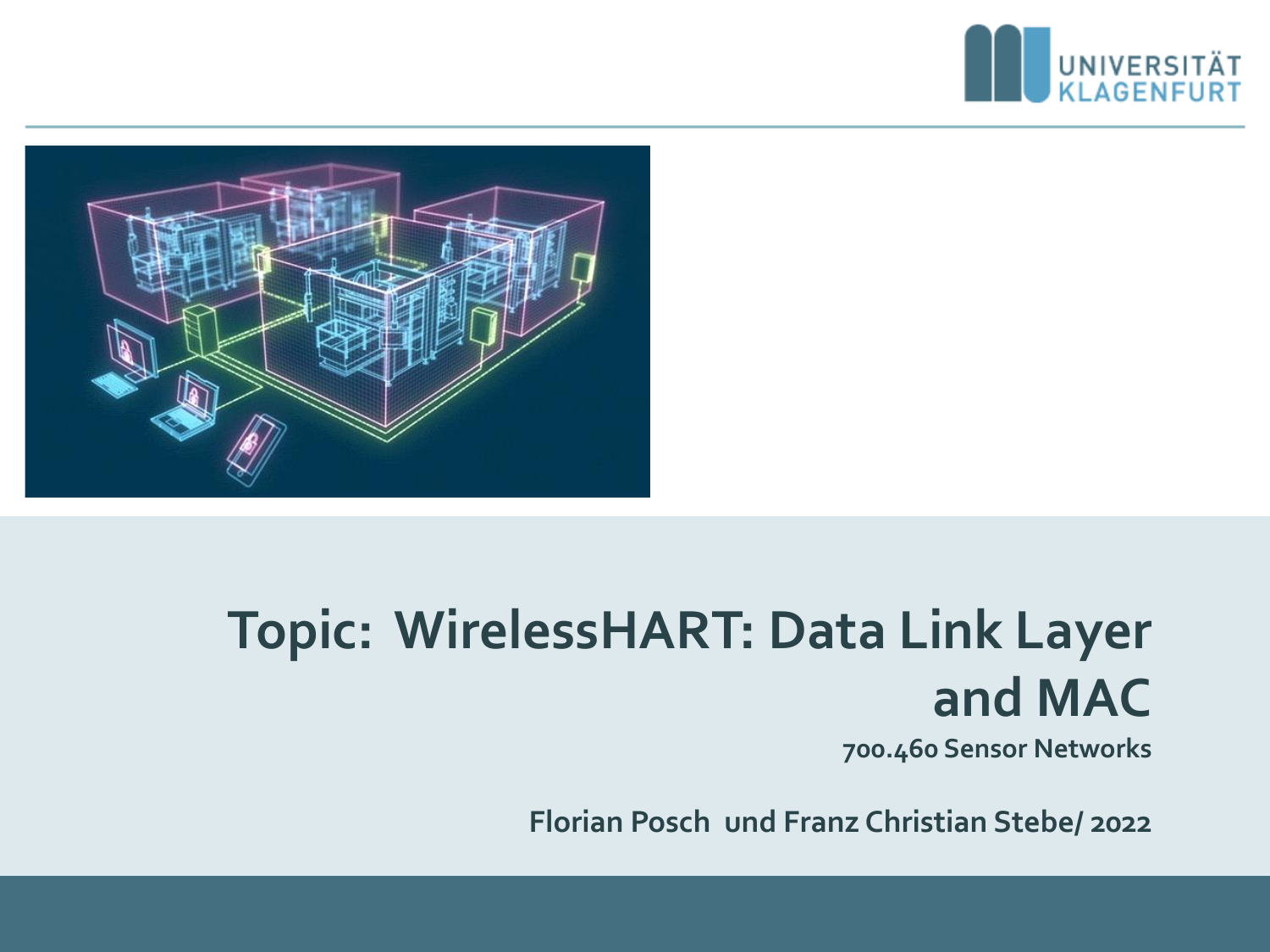

- **Motivation**
- **Basic Concept**
- **Architecture**
- **Data Link Layer & MAC**
- **Conclusion**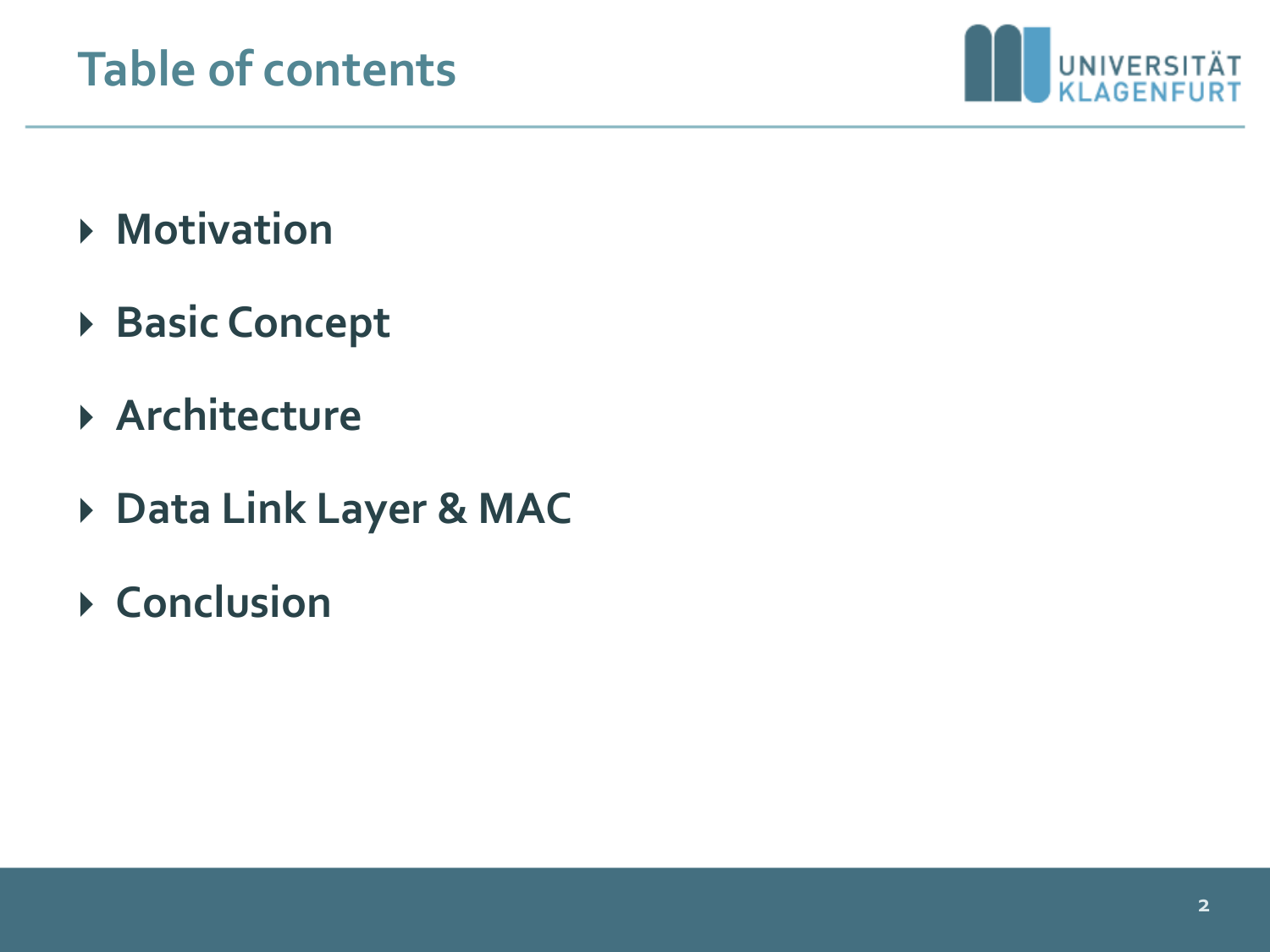### **Motivation**



 **WirelessHART (Wireless Highway Addressable Remote Transducer) is an open wireless communication standard specifically designed for process measurement and control applications for industrial automation.**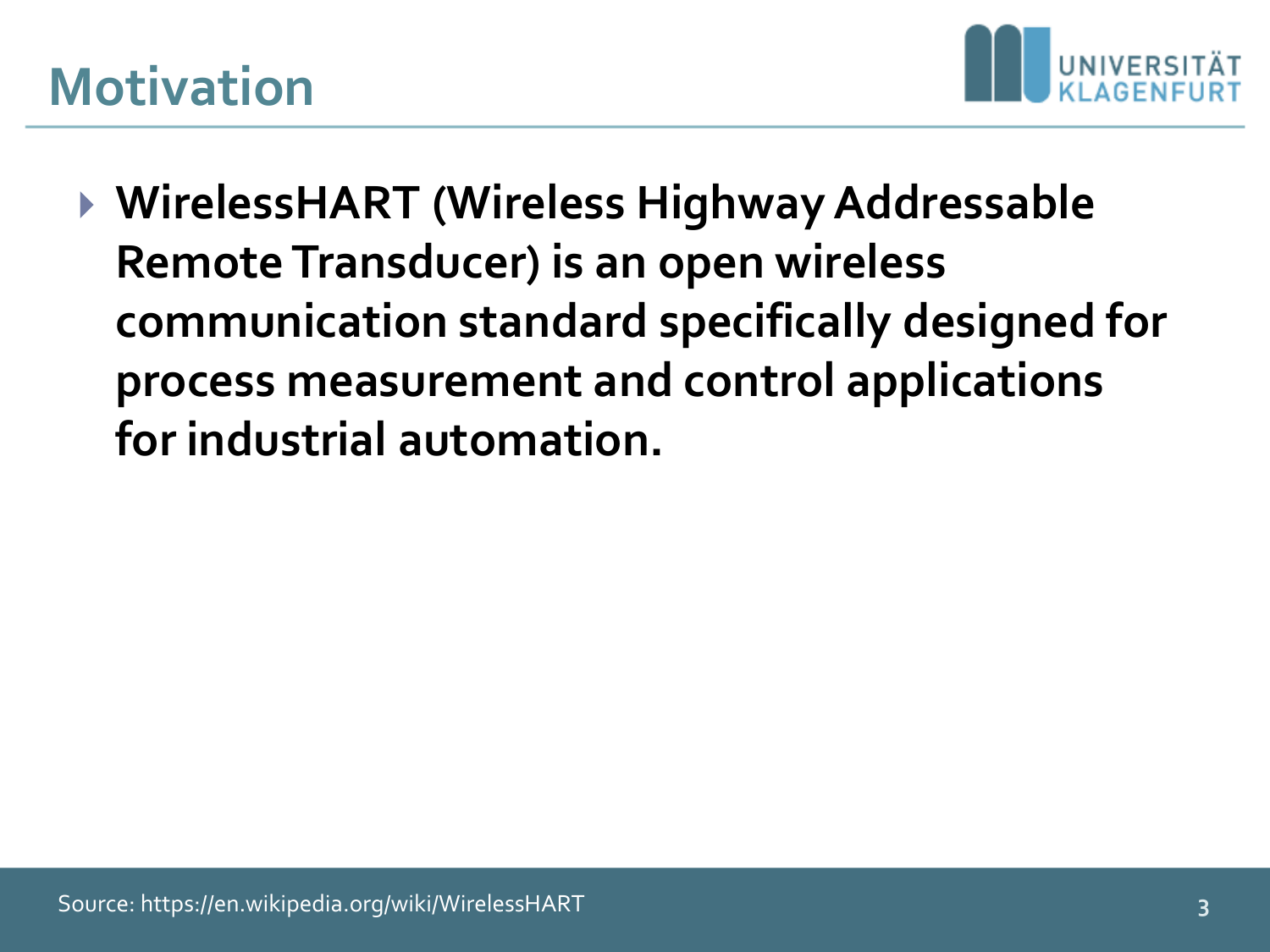

- **Operates 2.4GHz ISM**
- **Complete solution for process applications**
- ▶ Adopts IEEE 802.15.4 as the physical layer.
- **Time-synchronized MAC layer**
- **10ms TDMA industry standard AES-128**
- **Supports self-organizing and self-healing mesh networking**
- **Network Manager**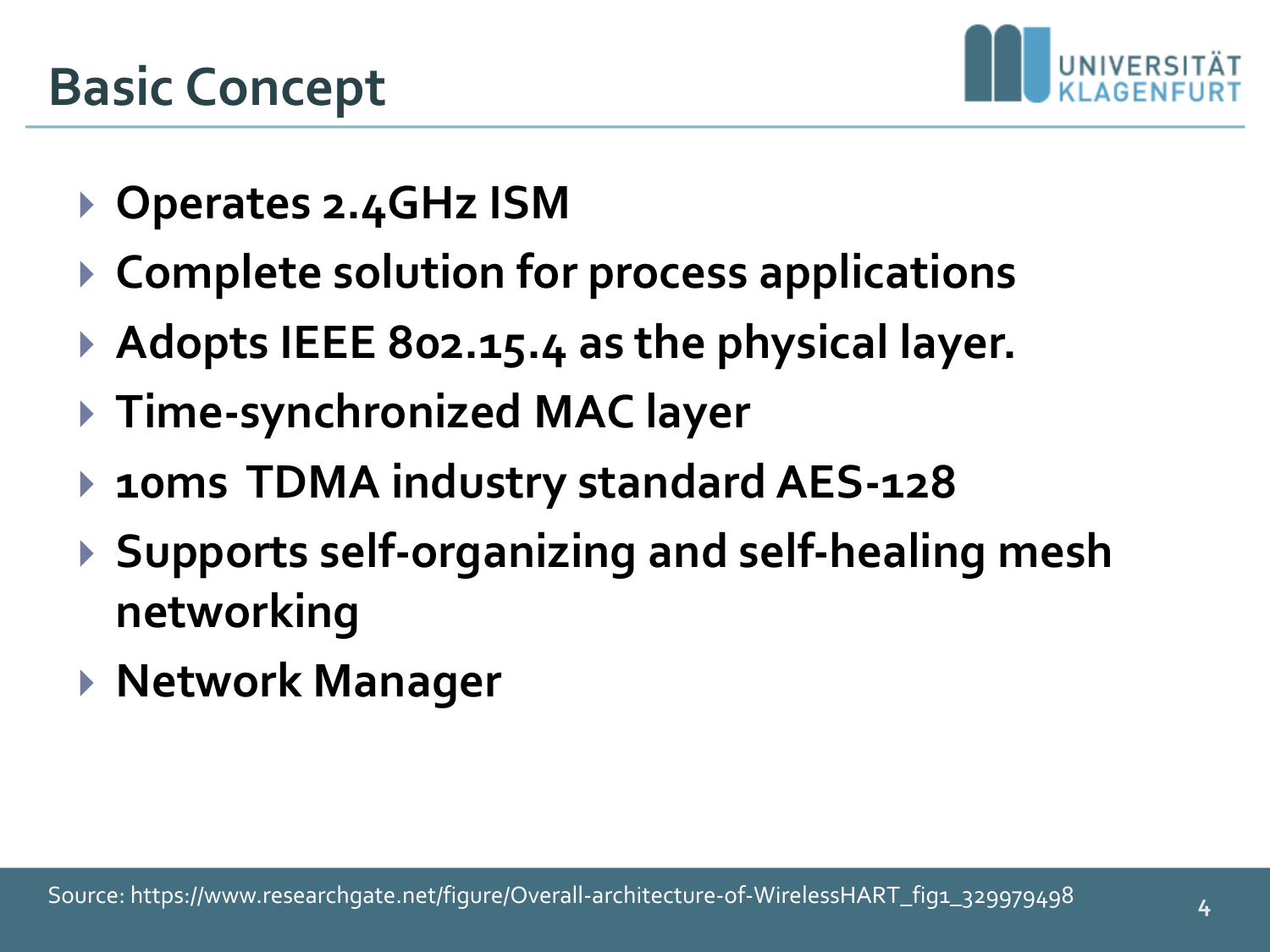### **Basic Concept**





#### **Basic elements of a typical WirelessHART network include:**

- (1) Field Devices that are attached to the plant process,
- (2) Handheld which is computer used to configure devices,
- (3) A gateway that connects host applications with field devices and
- (4) A network manager that is responsible for configuring the network.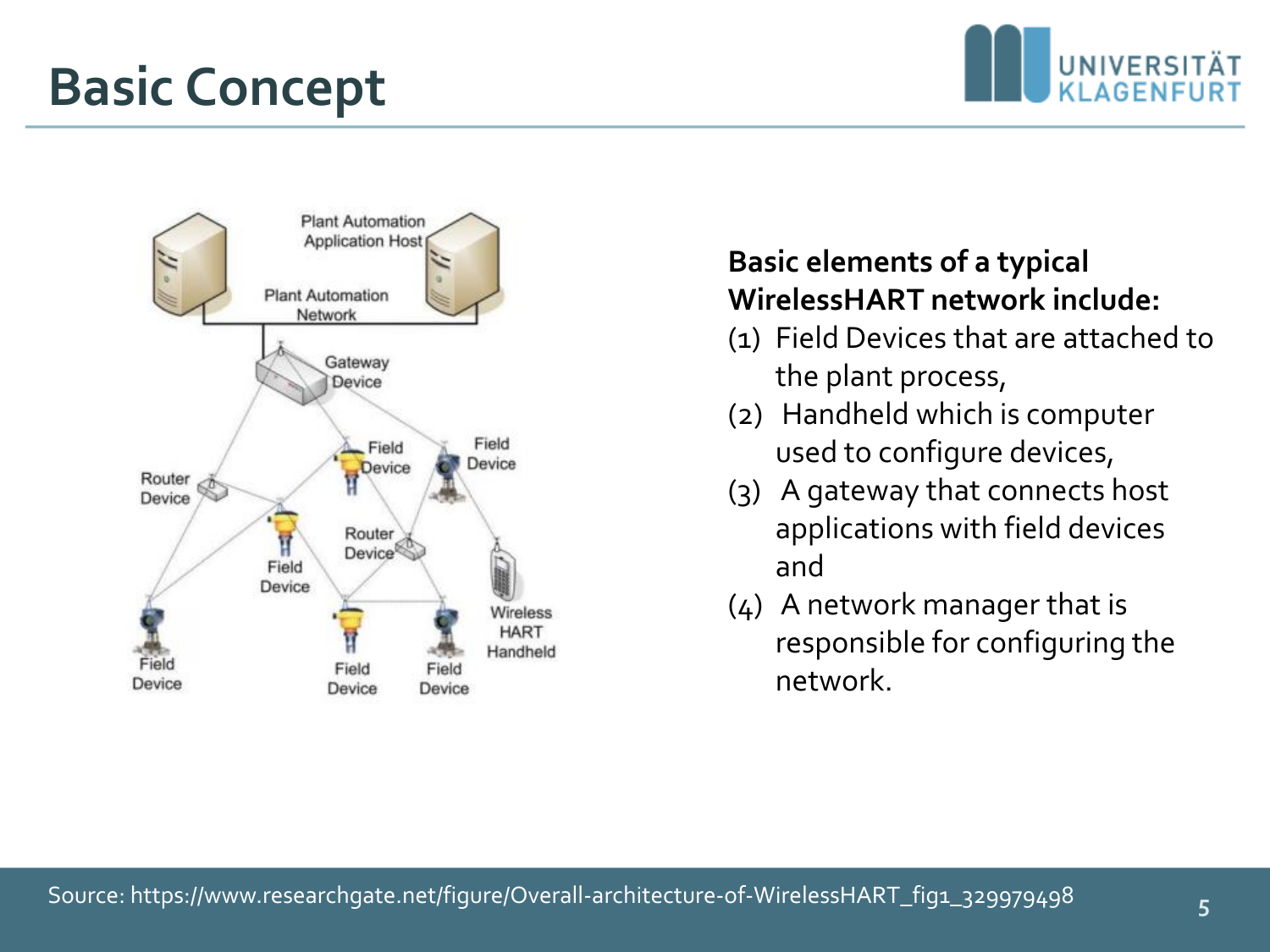### **WirelessHART Architecture**

#### **Logical Link Control** → **Data Link Layer Design of the data link layer is given, which consists of:**



**1) Interfaces** 

**2) Timer** 

**3) Communication Tables**

**4) Link Scheduler** 

**5) Message Handling Module** 

**6) State Machine**

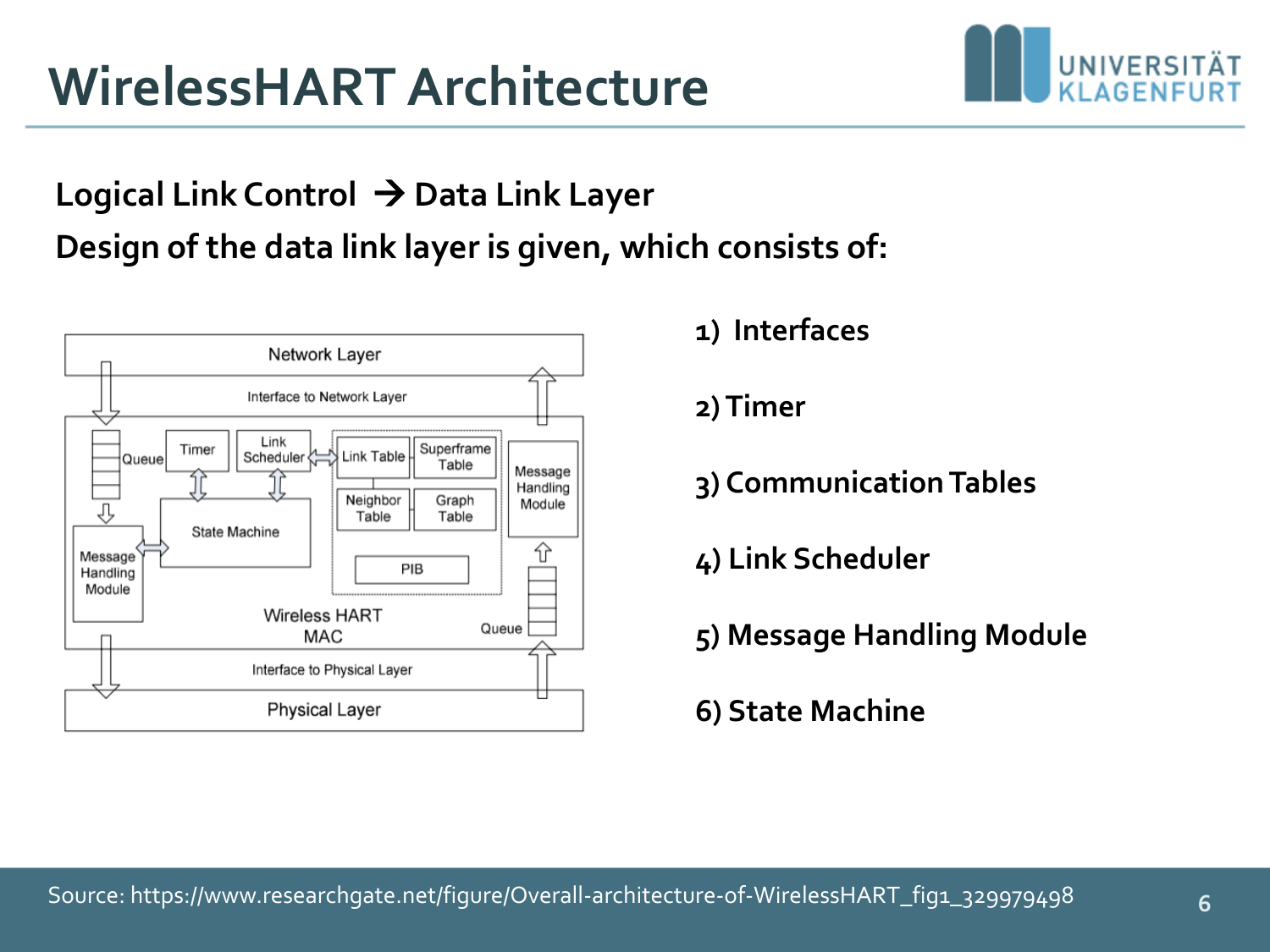

The main tasks of **M**edium **A**ccess **C**ontrol protocol are:

- Slot synchronization
- Identification of devices that need to access
- Propagation of messages received from the Network
- Listen for packets being propagated from neighbors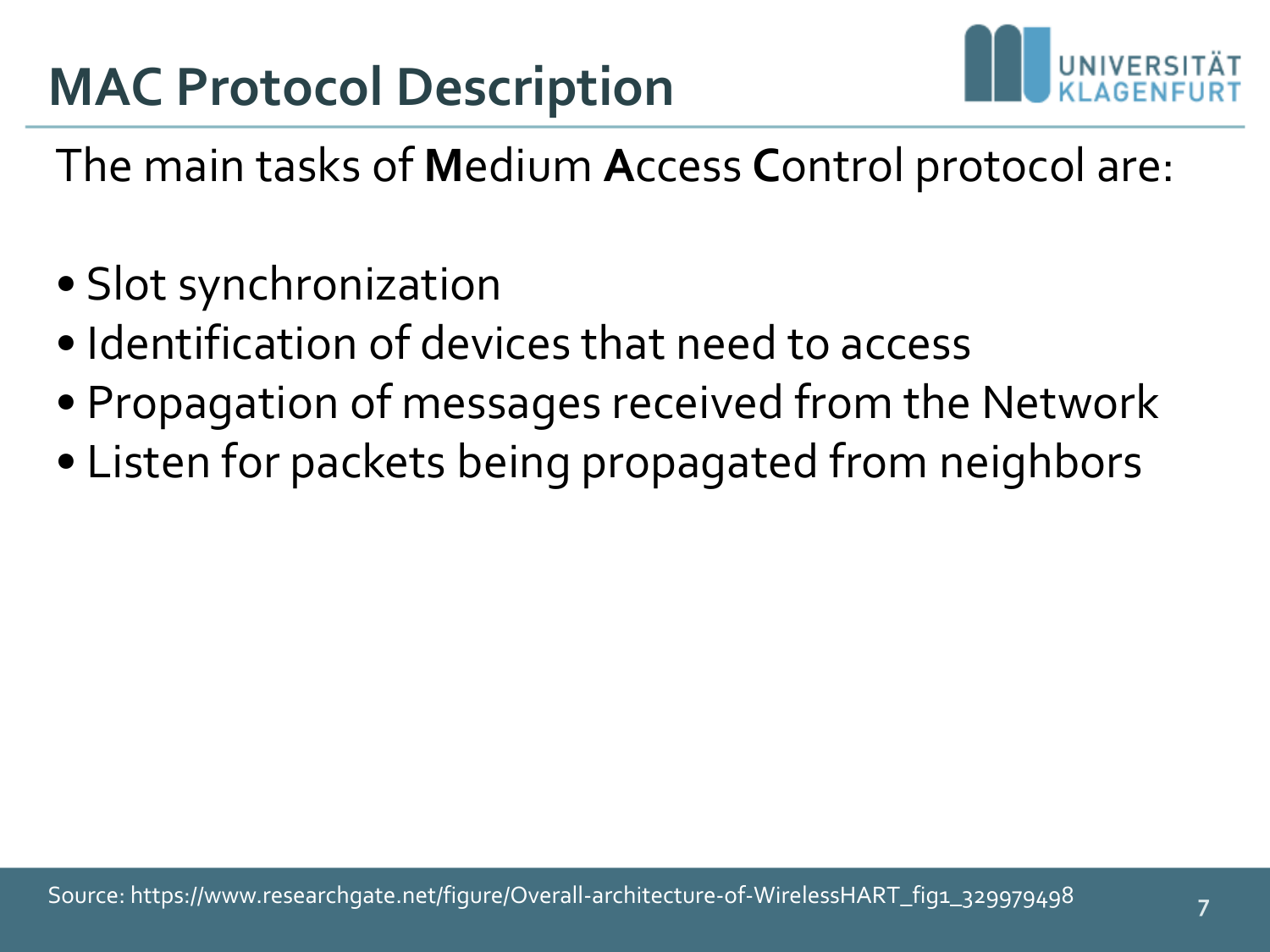# **MAC Protocol Description**



#### Slot synchronization



#### **Time Division Multiple Access (TDMA)**

- **Shared Slot**
- **Limited to 10 ms**

**Superframe Structure**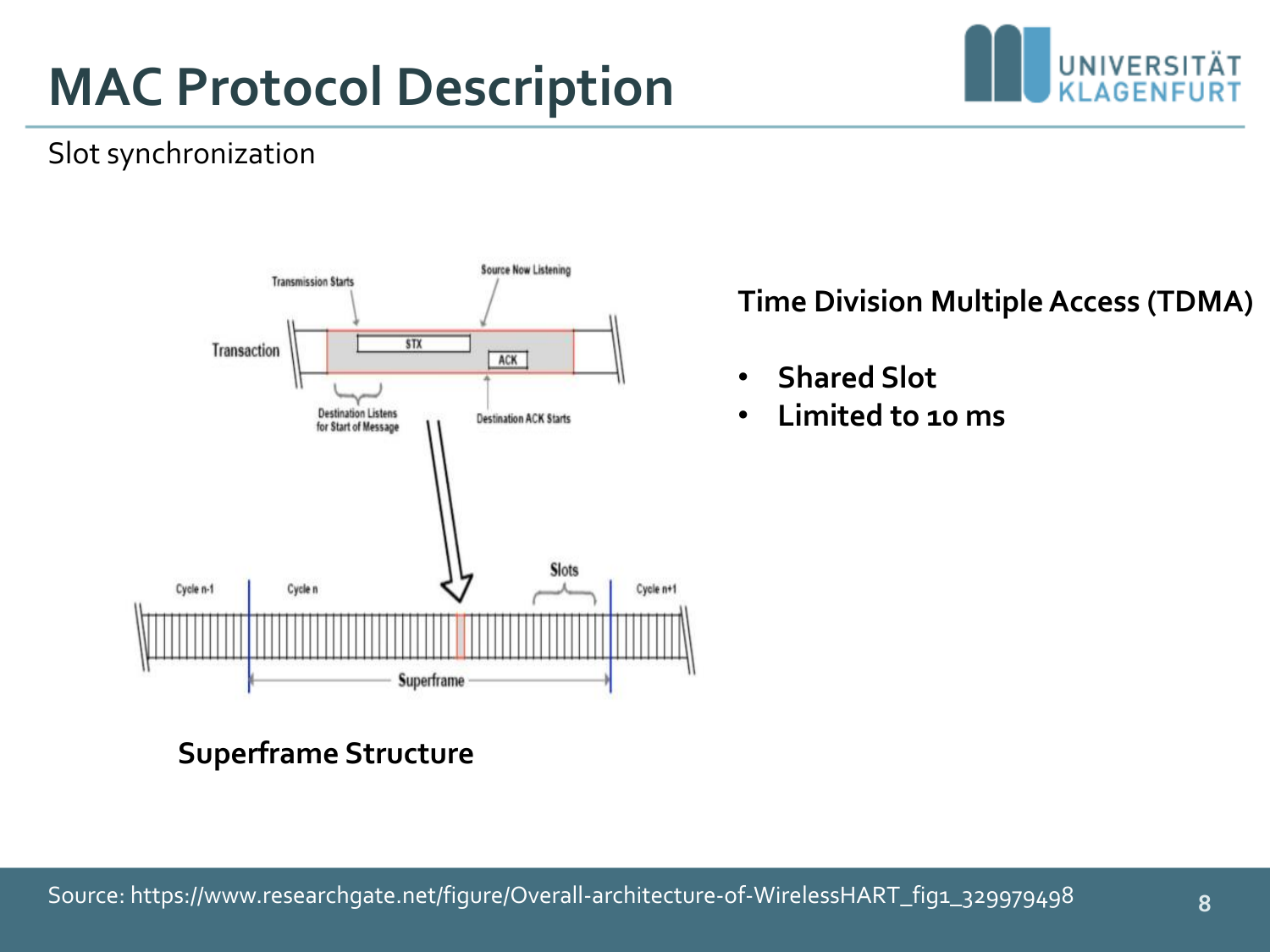### **MAC Protocol Description**



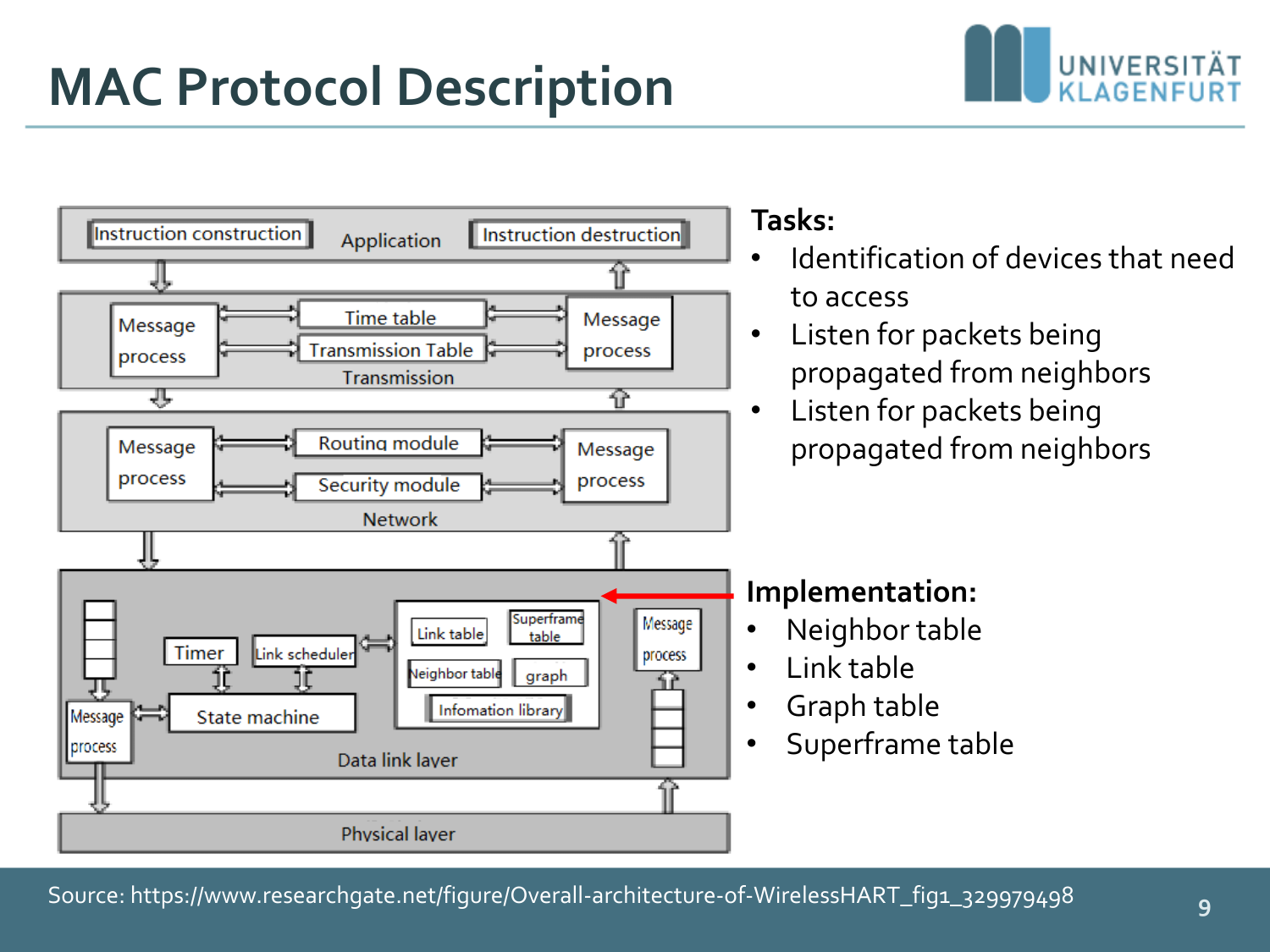### **Devices in the Industry**



#### **Endress+Hauser's SWA70** *Wireless***HART Adapter**

- •Parallel transmission of process information from an existing wired installation •Collection of process information from rotating or mobile installations
- •Integration of new measuring points into existing systems
- •Applications with environmental limitations to cabling (e.g., electromagnetic fields or limited accessibility)

UNIVERSITÄT **KLAGENFUF**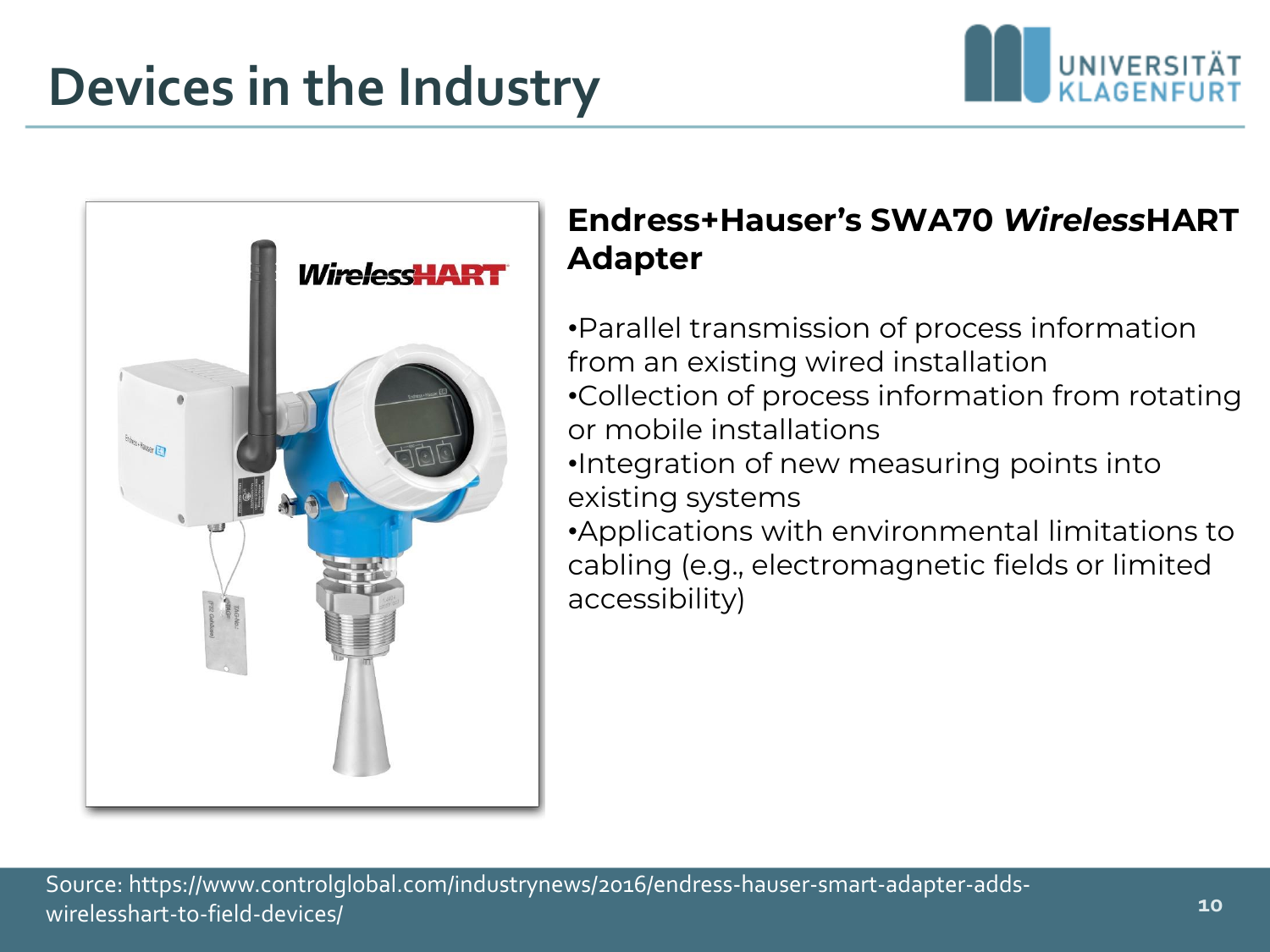

- Uses 2.4GHz license free frequency
- Communication is coordinated with TDMA
- Slotted ALOHA
- Built on IEEE 802.4.15 standard
- Self-healing network
- Robust security mechanisms (AES-128 encryption)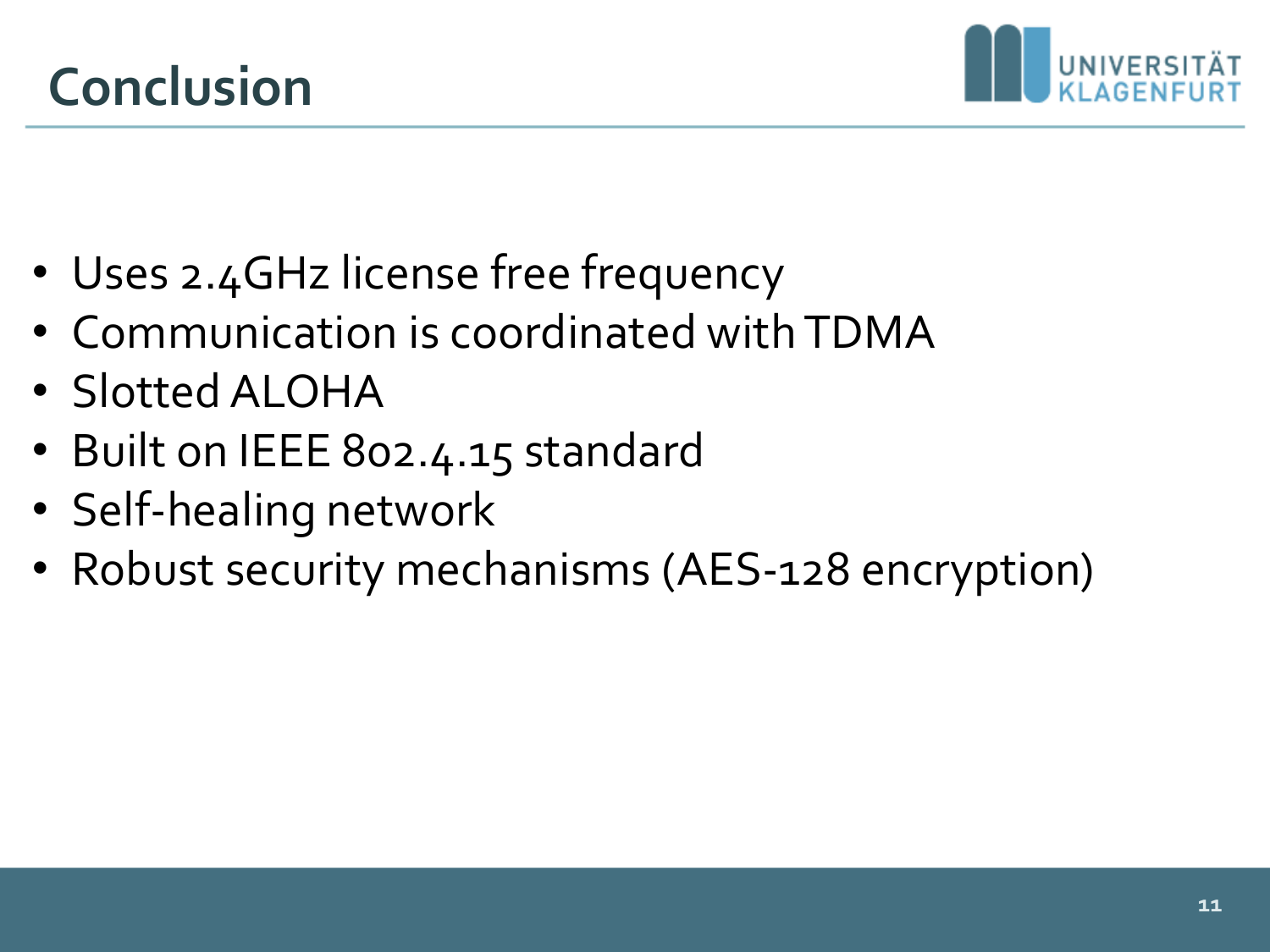

#### [\[1\] https://www.rfwireless-world.com/Articles/wirelessHART.html](https://www.rfwireless-world.com/Articles/wirelessHART.html)

[2] Paper by Jianping Song "WirelessHART: Applying Wireless Technology in Real-Time Industrial Process Control", IEEE Real-Time and Embedded Technology and Applications Symposium, 2008 [\[3\]https://library.e.abb.com/public/eb20fe80a391ca8485257bc600667573/When%20HART%20Goes%2](https://library.e.abb.com/public/eb20fe80a391ca8485257bc600667573/When HART Goes Wireless Understanding and Implementing the WirelessHART Standard.pdf) 0Wireless%20Understanding%20and%20Implementing%20the%20WirelessHART%20Standard.pdf [4]https://library.e.abb.com/public/eb20fe80a391ca8485257bc600667573/When%20HART%20Goes%2 0Wireless%20Understanding%20and%20Implementing%20the%20WirelessHART%20Standard.pdf [5]https://www.researchgate.net/publication/289665245\_Implementation\_of\_the\_WirelessHART\_MA C\_layer\_in\_the\_OPNET\_simulator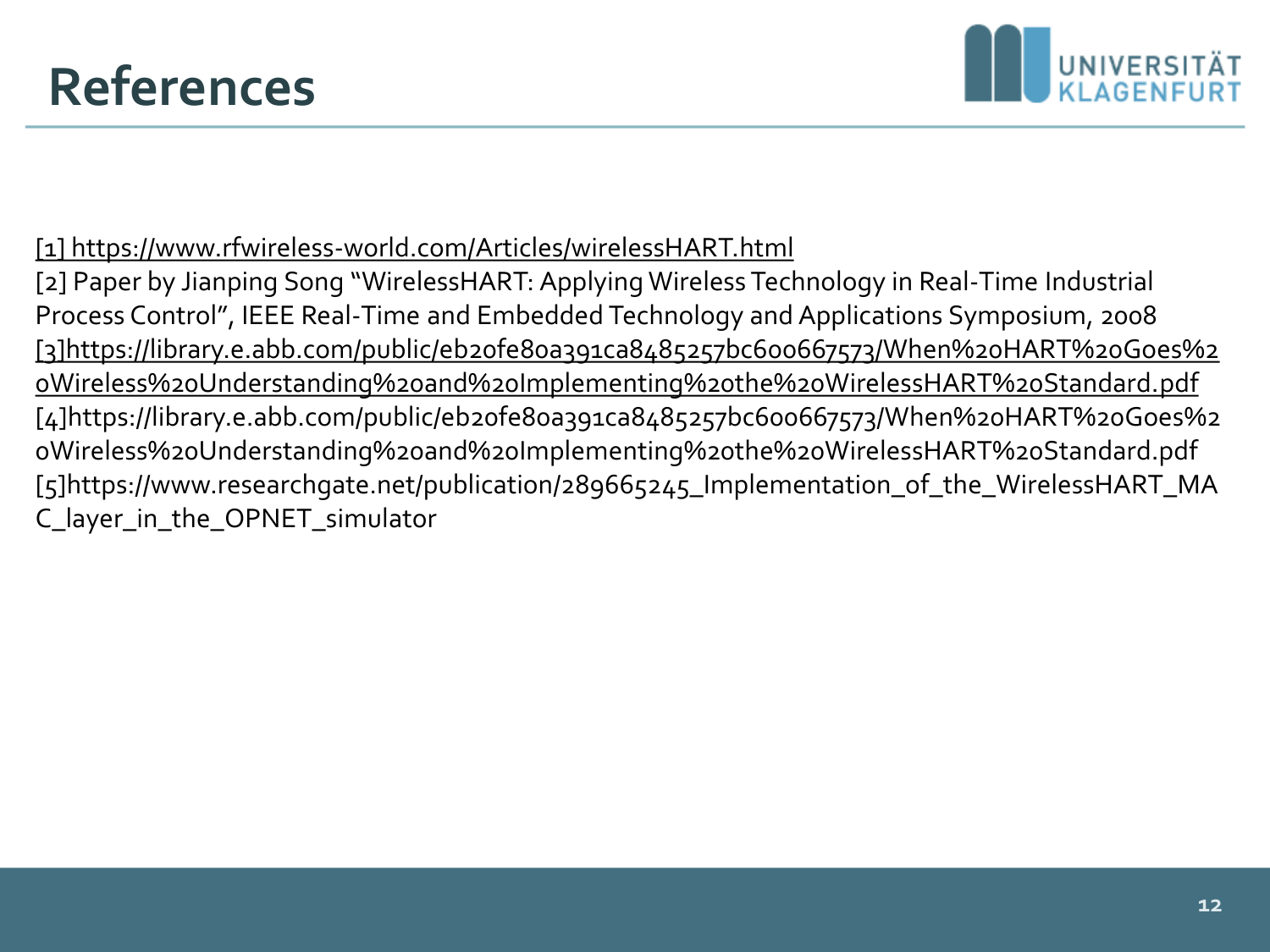### **Books**





#### **WirelessHART Filter Design for Industrial Wireless Networked Control Systems**

This book presents a guideline for EWMA filter design for industrial wireless networked control system both theoretically and practically. The filterâs key advantages are simple effective low computational overhead. plants.



#### **WirelessHART™ - Real-Time Mesh Network for Industrial Automation**

The process control industry has seen generations of technology advancement, from pneumatic communication to electrical communication to electronic cmunication, from centralized control to distributed control. At the center of today's distributed control systems are operator workstations.